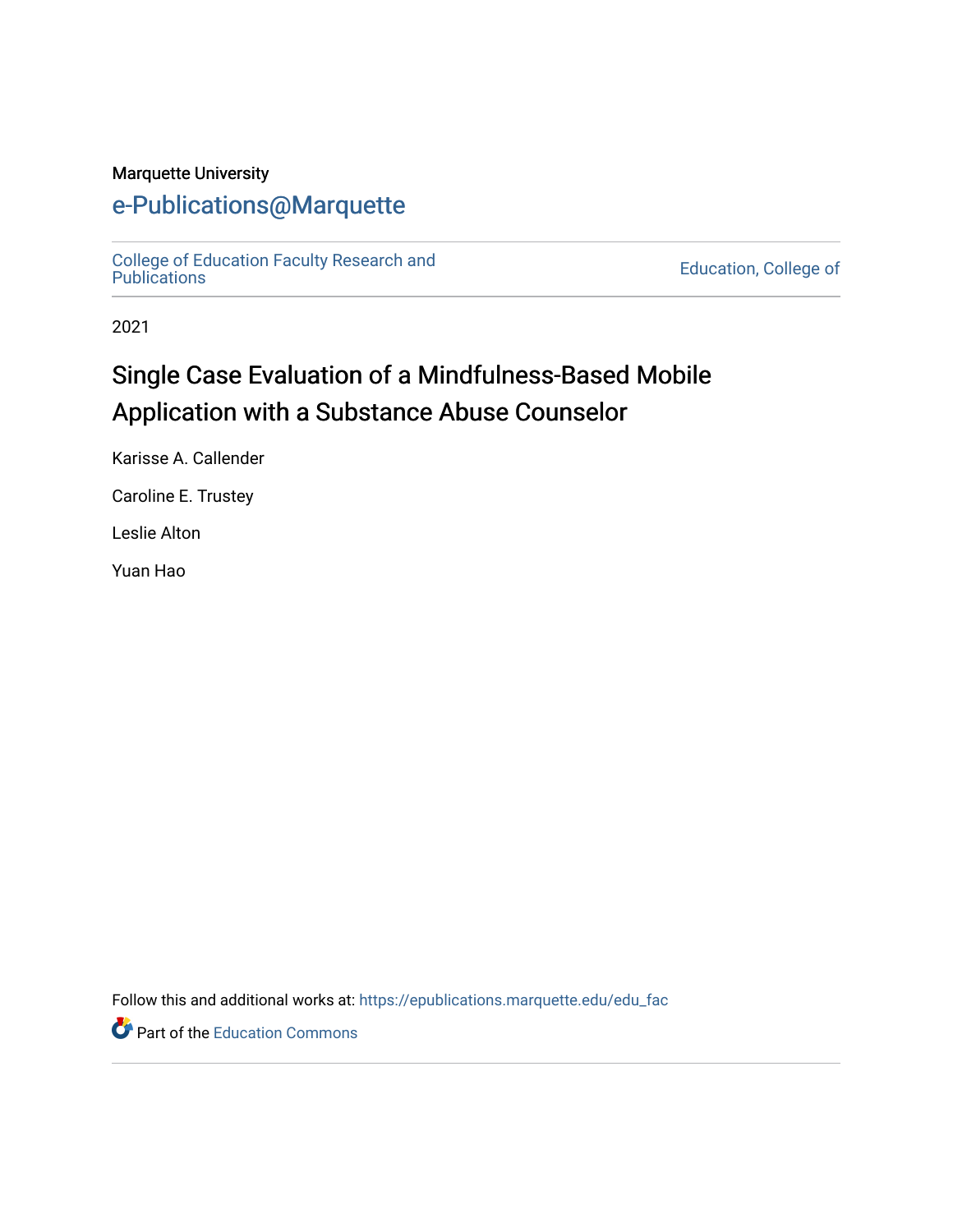**Marquette University**

# **e-Publications@Marquette**

## *Education Faculty Research and Publications/College of Education*

#### *This paper is NOT THE PUBLISHED VERSION***.**

Access the published version via the link in the citation below.

*Counseling Outcome Research and Evaluation*, Vol. 12, No. 1 (2021): 16-29. [DOI.](https://doi.org/10.1080/21501378.2019.1686353) This article is © SAGE Publications and permission has been granted for this version to appear in [e-Publications@Marquette.](http://epublications.marquette.edu/) SAGE Publications does not grant permission for this article to be further copied/distributed or hosted elsewhere without the express permission from SAGE Publications.

# Single Case Evaluation of a Mindfulnessbased Mobile Application with A Substance Abuse Counselor

## Karisse A. Callender

Department of Counselor Education and Counseling Psychology, Marquette University, Milwaukee, WI

## Caroline E. Trustey

Department of Counselor Education and Counseling Psychology, Marquette University, Milwaukee, WI

#### Leslie Alton

Department of Counselor Education and Counseling Psychology, Marquette University, Milwaukee, WI

## Yuan Hao

Department of Counselor Education and Counseling Psychology, Marquette University, Milwaukee, WI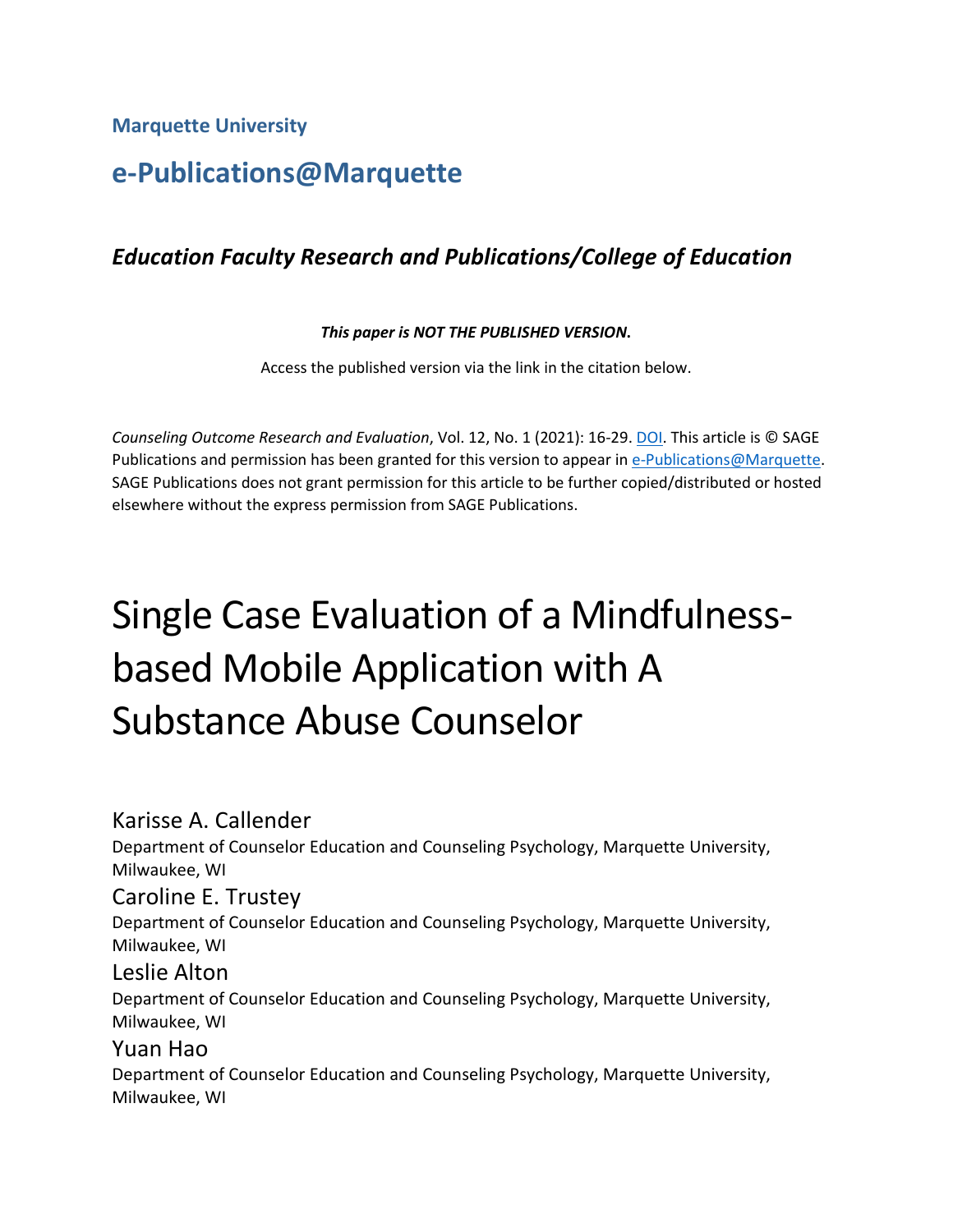## Abstract

We implemented an exploratory A-B single case research design with a phenomenological lens to analyze journal entries to assess the effectiveness of a 12-week mindfulness-based mobile intervention to reduce burnout and increase mindfulness and self-compassion. Our participant was one 55-year-old White woman employed as a substance abuse counselor at a medium sized treatment facility in a midwestern state. We collected three weeks of baseline data followed by a 12-week intervention using the Calm © app and collected self-reported scores on the Copenhagen Burnout Inventory, Freiburg Mindfulness Inventory, and the Self-Compassion Scale across baseline and intervention phases. Data analyses using the Percentage of Data Exceeding the Median provide preliminary evidence that using the Calm © app across 12 weeks may decrease levels of burnout and increase levels of mindfulness but provided no evidence for increased self-compassion. We provide suggestions for substance abuse counselors and discuss the limitations and future research recommendations.

## Keywords

mindfulness, burnout, self-compassion, mobile application, single case research design

Substance abuse counselors (SACs) are at a higher risk of experiencing burnout than other human services professionals (Baldwin-White, 2016) due to various work-site factors such as larger caseloads (Broome, Knight, Edwards & Flynn, 2009), clients' resistance, and a high prevalence of clients in relapse (Baldwin-White, 2016). SACs also interact with clients who may require more intensive interventions as they deal with ambivalence, interpersonal conflict, frustration, and mood fluctuation which may be more demanding than the general client population (Baldwin-White, 2016; Maslin, Mcgovern, Mueser, & Orford, 2001). Raab (2014) suggested one way to mitigate burnout symptoms and effects is through self-compassion practices. Self-compassion, characterized by mindfulness and kindness toward self when faced with suffering, is proposed as a protective factor for helping professionals' overall quality of life (Sirois, Bögels, & Emerson, 2018). However, there is limited research that explicitly examined selfcompassion among helping professionals (Lianekhammy et al., 2018; Lloyd, Muers, Patterson, & Marczak, 2018). Hildebrant, McCall and Singer (2017) suggested that it is important to consider the length of time one practices mindfulness when assessing the effectiveness of mindfulness practices. In addition, Neff and Dahm (2014) cautioned that mindfulness and self-compassion do not always manifest at the same time, therefore, one may be mindfully aware of the thoughts and feelings associated with burnout without engaging in self-soothing behaviors.

Kabat-Zinn (1994) described mindfulness practice as the intentional cultivation of awareness and consciousness of one's present-moment experiences and acceptance of the moment without judgment. Mindfulness practices can reduce stress, depression and anxiety, and increase levels of patience, intentionality, gratitude, and non-judgmental attention to thoughts (Bostock, Crosswell, Prather, & Steptoe, 2018; McGarrigle & Walsh, 2011). Mindfulness practice may also create a sense of grounding, relaxation, acceptance of negative self-perceptions and appreciation of life experiences. These findings align with the notion that mindfulness can serve as a safeguard against burnout amongst counselors (Testa & Sangganjanavich, 2016), improve the client-counselor relationship (Schomaker & Ricard, 2016), and increase interpersonal connections at work (Bostock et al., 2018). Researchers (Harker, Pidgeon, Klaassen & King, 2016; Schutte & Malouff, 2011) found that higher levels of mindfulness were a significant predictor of decreased burnout among counseling professionals. Mindfulness practices also act as a protective factor against burnout as it fosters the ability to accept negative emotions and increase awareness of emotions and suffering (Christopher & Maris, 2010).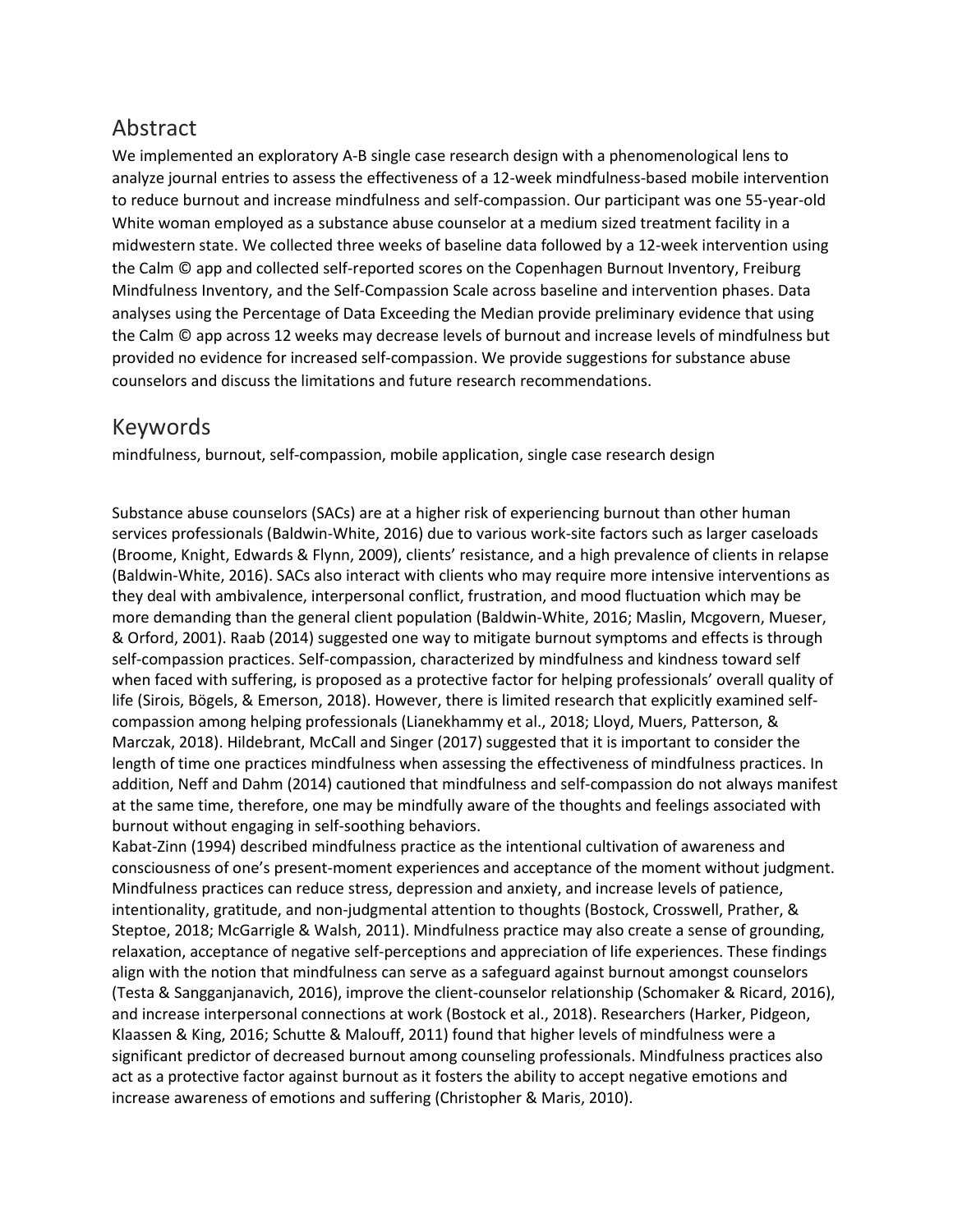One intervention or training tool that may increase or introduce these benefits of mindfulness is the use of a mindfulness based mobile application. Mobile application-based interventions are becoming popular given the benefit of standardized instructions, flexibility for participants to control when and how they use the intervention, and provides objective measures of adherence (using data collection from the app) as opposed to self-report (Bostock et al., 2018). However, there is limited research exploring the efficacy of mindfulness based mobile applications (Huberty, Green, Glissmann, Larkey, Puzia, & Lee, 2019). Although researchers express the importance of evaluating the efficacy of mindfulness based interventions for burnout (Luken & Sammons, 2016), investigating the magnitude of change in self-care based on mindfulness practices (Christopher & Maris, 2010), and understanding factors that contribute to mindfulness and self-compassion (Evans, Wyka, Thorpe Blaha, & Allen, 2018; Huberty et al., 2019), there is dearth literature on the role of mindfulness and efficacy of mindfulness based interventions especially among substance abuse counselors (Vilardaga et al., 2011)

## Purpose of Study

The purpose of this exploratory study was to evaluate the efficacy of a mobile application (MA) as a mindfulness-based intervention, for promoting desired change across perceived levels of burnout, mindfulness, and self-compassion. These variables were selected due to the high prevalence of burnout among substance abuse counselors and the limited research on self-compassion and mindfulness with substance abuse counselors. We were guided by three research questions: (a) How effective is the MA for promoting desired treatment effect for one substance abuse counselor's levels of burnout, mindfulness, and self-compassion? (b) How many sessions of the MA are required for self-reported decreased levels of burnout, and increased levels of mindfulness and self-compassion? (c) What is the experience of the substance abuse counselor while using the MA?

## Method

We implemented an A-B single case research design (SCRD) and used a phenomenological lens to analyze the weekly journal entries. We evaluated the efficacy of a 12-week mindfulness-based intervention (MA) to reduce levels of burnout and increase levels of mindfulness and self-compassion. We selected this design based on the desire to understand the degree of change and response characteristics while using the MA over time and the ability to use a small sample size (Kazdin, 2011). We collected journal and interview data throughout the study to support understanding the lived experience receiving the MA that may not be captured through the measurements. We selected this phenomenological lens to gain a deeper understanding of how the participant created meaning throughout the experience of using the MA.

## Measurement of Constructs

#### Self-Compassion.

The Self-Compassion Scale (SCS; Neff, 2003) is a 26-item self-report measure of self-compassion that yields six subscales: *Self-Kindness, Self-Judgment, Common Humanity, Isolation, Mindfulness*, and *Over-Identification.* The SCS utilizes a 5-point Likert scale (1=almost never, 5=almost always). Neff reported scores on the SCS as being in good range of internal consistency for the Self-Kindness (0.78), Self-Judgment (0.77), Common Humanity (0.80), Isolation (0.79), Mindfulness (0.75), and Over-Identification (0.81) subscales. Neff reported the six-factor model of the SCS to have internal consistency of .92.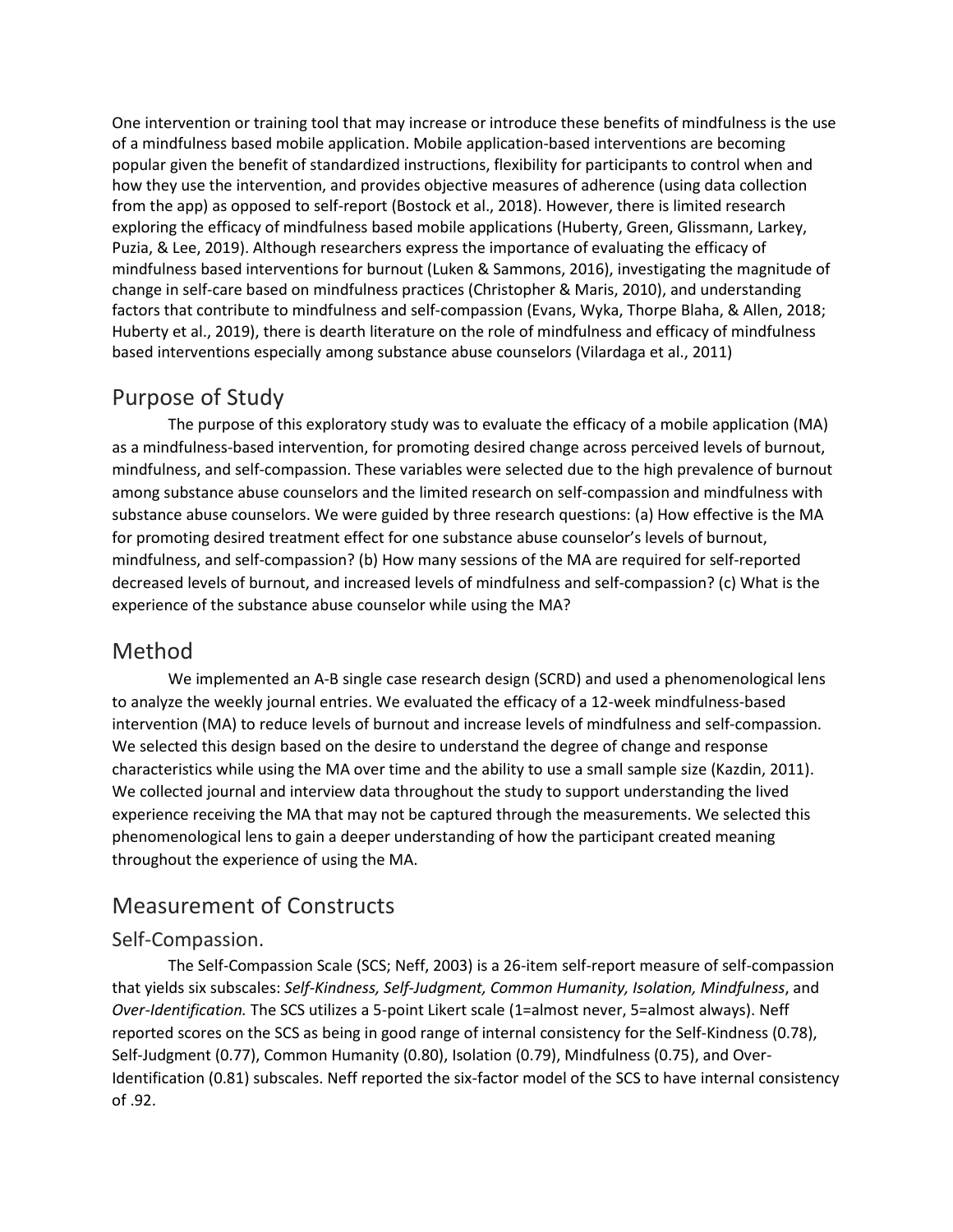#### Mindfulness.

The Freiburg Mindfulness Inventory (FMI; Walach, Buchheld, Buttenmuller, Kleinknecht, & Schmidt, 2006) was developed to measure the frequency of practicing mindfulness. The FMI is a 14 item, self-report measure that uses a four-point Likert scale (1 = rarely, 4 = almost always) to assess one's frequency of using mindfulness skills. Higher scores on the assessment indicate frequent use of mindfulness while lower scores suggest infrequent use. Familiarity with mindfulness terminology is not necessary to understand and respond to the items. The FMI demonstrated good internal consistency ( $\alpha$  $= .86$ ).

#### Burnout.

The Copenhagen Burnout Inventory (CBI; Kristensen, Borritz, Villadsen, & Christensen, 2005) was developed based on responses from a study of employees working in the human service sector to measure burnout related to one's occupation. The CBI is a 19-item, self-report measure that uses one of two Likert scales depending on the question (Always, Often, Sometimes, Seldom, Never/Almost never and To a very high degree, To a high degree, Somewhat, To a low degree, To a very low degree) and measures burnout across three subscales: *Personal, Work-related*, and *Client-related*. The CBI scales have high internal reliability ranging from .85 to .87.

#### Journal Prompts.

The journal prompts used during the intervention phase were as follows: (a) what was your experience with challenging clients this week, if any, (b) in what ways did this client challenge affect you? (c) what was your experience with mindfulness this week? (d) how long was the mindfulness activity? (e) describe your experience before and after using the mindfulness app, (f) describe your experience with self-compassion this week, and (g) anything else that we should know about your experiences in the past week.

#### Interview Protocol.

Our interview protocol consisted of questions designed to gather additional qualitative data about the participant's use of the MA and quality of life after completing the study. The interview lasted one hour and consisted of the following questions: (a) describe your experience since completing the study? (b) what is your experience of practicing mindfulness since completing the study? (c) in what ways, if any, have you noticed changes in your levels of stress and self-compassion? (d) is there anything else you want me to know about your experience?

#### Procedures

The first author contacted all residential and outpatient counselors (*N* = 9) employed at a medium sized treatment facility (TF) in a midwestern state after receiving approval from the Institutional Review Board. Counseling staff at the TF serve clients with substance use and mental health diagnoses with treatment modalities including individual and group therapy, psychoeducation, and family therapy. Each counselor received a recruitment request via their work email which included information about the nature of the study, the screening process, and compensation for participation (\$25 for completing all baseline data; \$30 for completing all intervention data; \$35 for completing a onemonth follow-up interview).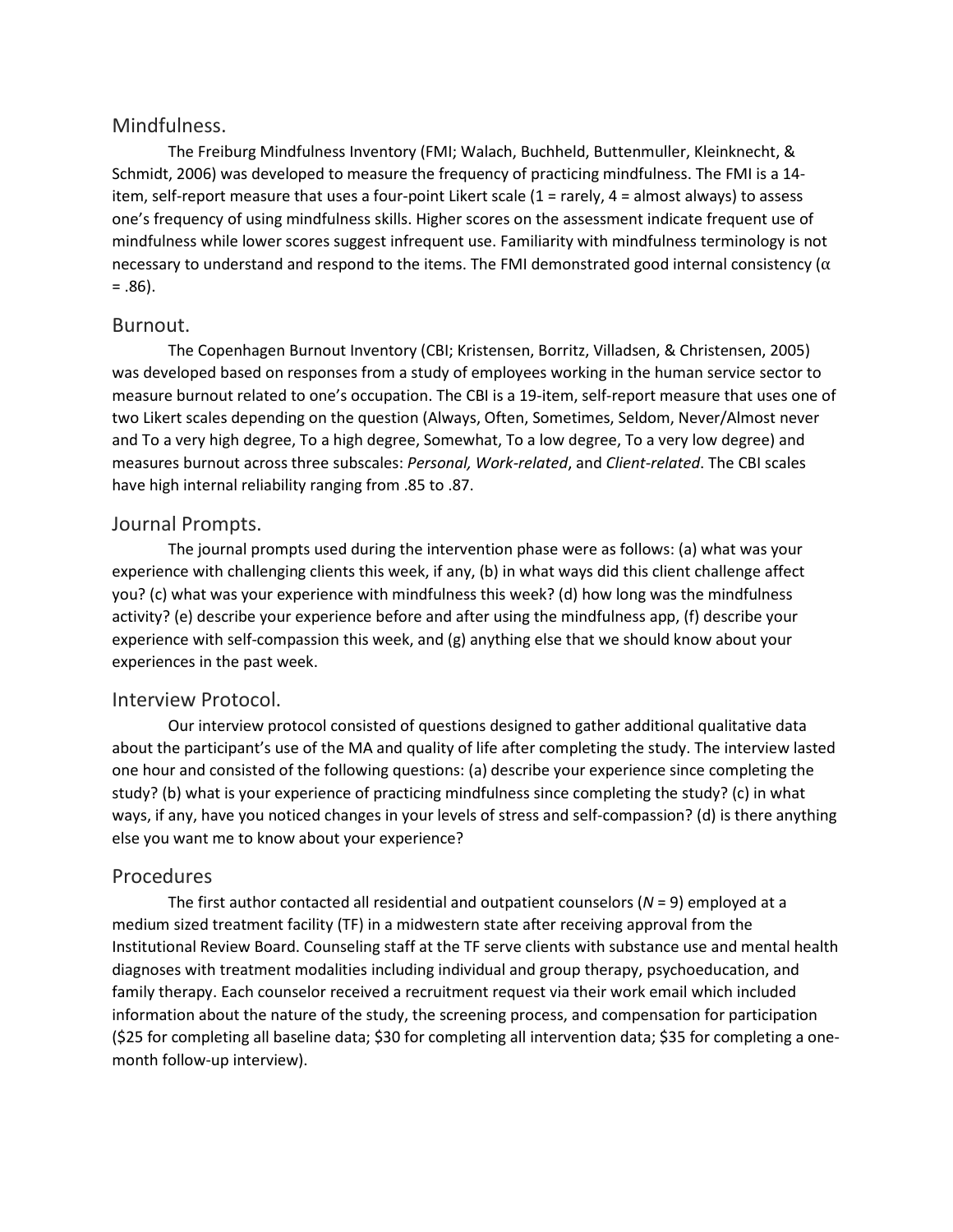Six counselors completed the screening for a response rate of (67%). We reviewed counselors' scores on the CBI to determine whether they met criteria for burnout. We determined that three (3) counselors met criteria to be included in the study based on their CBI scores of 45 (P1), 44 (P2), and 45 (P3). The participants were screened (yes/no) to indicate whether the they had prior knowledge or experience with mindfulness or self-compassion. We did this to determine whether we had to provide psychoeducation on mindfulness prior to the study. All potential participants (*n* =3) indicated familiarity and experience with mindfulness and self-compassion. All counselors who met criteria for inclusion (*n* = 3) received an email with the baseline assessments and one counselor (P1) completed all requirements. We also conducted a phone interview one month after completing the study to learn more about the experience with the MA and quality of life since completing the study.

#### Participant

*Quiche* was a 55-year-old who identified as a single, unmarried, White woman in recovery with no children and employed full time at the TF as a substance abuse counselor and licensed in her state as a Substance Abuse Counselor-In Training (SAC-IT). She coordinated residential and day treatment admissions, facilitated groups in residential and outpatient, planned, implemented and evaluated Victim Impact Panel, and conducted recovery coaching and community engagement. Quiche's clients were primarily women between 20-50 years old and presented with issues related to drug/alcohol use disorders and co-occurring depression and anxiety. Quiche self-reported increased anxiety, unhealthy eating habits, inattention to her self-care, low energy in her personal life and at work, and reported difficulty focusing at work. She reported being familiar with mindfulness and self-compassion and stated she engages in these practices daily. Quiche was enthusiastic, open to the research experience throughout the study, compliant with weekly assessments, and reported consistent utilization of the MA.

#### Intervention – The Calm © App

Calm© is a user-friendly and accessible application that is adaptable across smartphone, computer, and tablet devices and a leading app for mindfulness and sleep at the time of this study. Calm provides meditations that target novice and experienced users of all ages and vary in length from 3-30 minutes. Meditations are grouped into one of six categories: body (mindful movement and gentle stretching), scenes (nature scenes and sounds), meditate, sleep (restful sleep, and wake up feeling refreshed), music (focus, relax, sleep), and masterclass (audio programs taught by world renowned mindfulness experts). Among these six categories are ten sub-categories: sleep, anxiety, beginners, stress, self-care, inner peace, focus, emotions, less guidance, relationships, and personal growth.

#### Data Collection

We collected baseline phase data for three consecutive weeks followed by an intervention phase across 12 consecutive weeks. The baseline data consisted of weekly self-reported scores on the CBI, FMI, and SCS across three weeks, documented in the Qualtrics survey program. Baseline scores functioned as a pre-intervention measure of Quiche's burnout, mindfulness, and self-compassion behaviors as she engaged with her clients and workplace environment. Quiche received weekly scheduled reminder emails from the first author about completing the assessments for each week to increase the likelihood that we would obtain data during the baseline phase. Quiche was only informed that she will be using a mindfulness-based intervention when prompted, without describing or identifying the app. We did this to reduce the risk of any exposure to the MA prior to treatment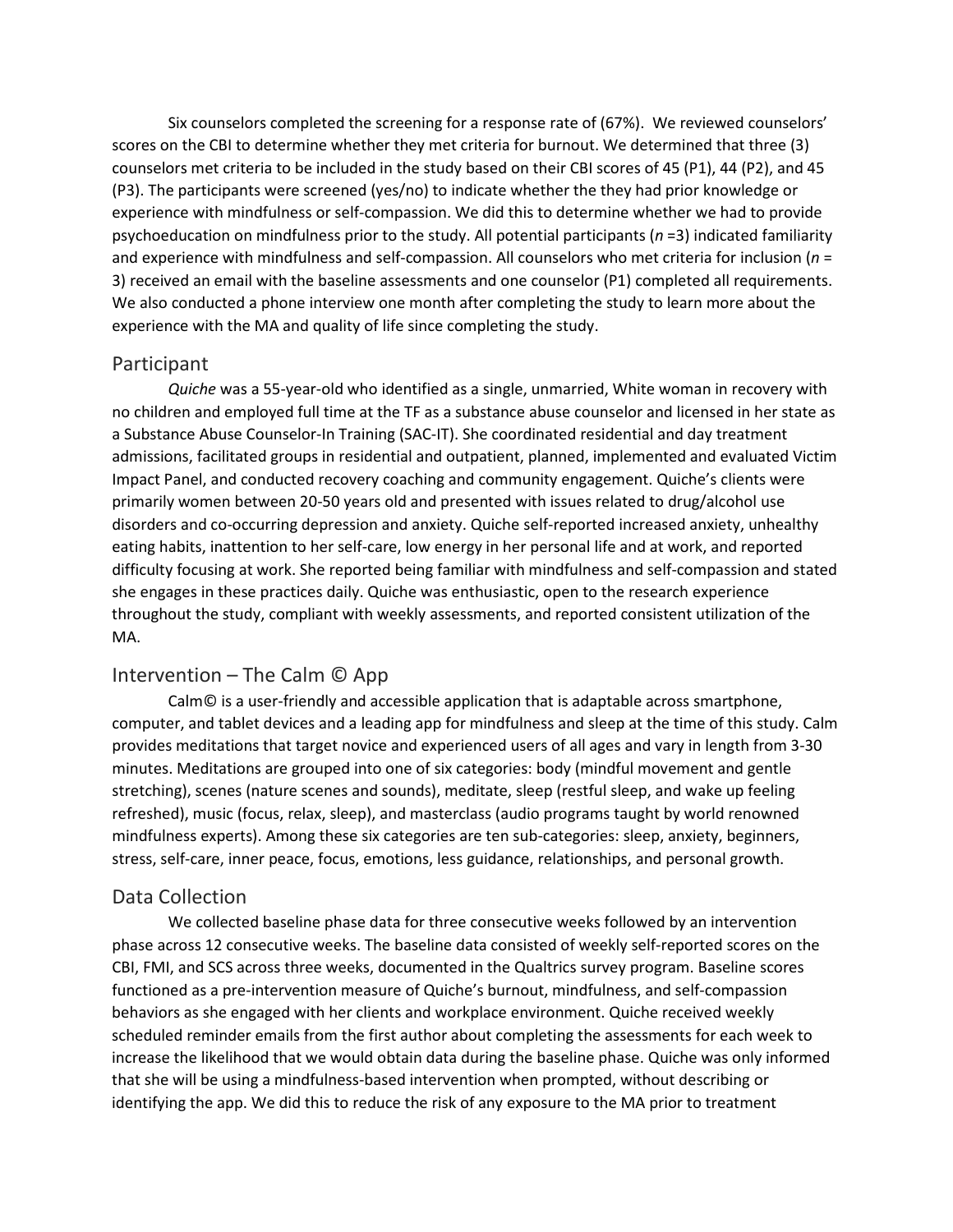Quiche received compensation once she completed all baseline assessments and was notified via email to begin the intervention. We provided Quiche with a code for a prepaid subscription for the MA which provided access to all available mindfulness and meditation sessions. The only instruction Quiche received was to use the MA as often as she deemed necessary each week. Quiche was not given a specific length of time to use the MA and was not given any direction or prompt about using the app for any particular purpose. Quiche received weekly reminder emails to complete the CBI, FMI, and the SCS during the intervention and completed journal entries in Qualtrics. Weekly emails did not include a reminder about using the MA. In the journal, Quiche documented using mindfulness and meditation sessions, for between 10 to 30 minutes each time. The reported meditations targeted sleep, anxiety, happiness, and self-esteem. Quiche also used the daily meditations that automatically appear on the MA home screen.

#### Data Analyses

Quiche's ratings on the CBI, FMI, and SCS during the baseline and intervention phases were transferred from Qualtrics into a Microsoft Excel file to generate graphical representations of the data for visual analyses. The CBI, FMI, and SCS scores were situated on the vertical axis and phases (i.e., baseline and intervention) on the horizontal axis. We analyzed our data based on the characteristics of the baseline scores and the nature of our research questions. We utilized visual analysis to determine the efficacy of the intervention and the course of response to the intervention over time by inspecting changes in variability, trend, and level across the intervention phases (Lenz & Callender, 2018). Changes in variability were evaluated based on the range of scores within and between the baseline and intervention phases. The trend was evaluated by identifying data patterns in the baseline and intervention phases and using the split-middle line of progress. To determine the degree of change in the level, we compared the means for baseline and intervention phases. We also provided estimation of treatment effect using the Percentage of Data Exceeding the Median (PEM; Ma, 2006) procedure to analyze scores for burnout, mindfulness, and self-compassion in the intervention phase. Two of the three baseline data sets (burnout and mindfulness) had an outlier score, therefore, we chose to use the PEM as it accounts for outlier data points which can influence the interpretation of the intervention data (Lenz, 2013;). To calculate the PEM, we identified the intended direction of change for each variable, then identified the median point in the baseline phase. Next, we started at the median score in the baseline and used a straightedge to draw a line through the data across the baseline and intervention phase (12). Then, we counted the number of data points in the intervention phase that were in the desired direction of the intervention data (decreased burnout and increased mindfulness and selfcompassion) and divided that number by the number of points in the intervention phase. We referred to Scruggs and Mastropieri (1998) to determine whether our intervention was very effective (> 90%), moderately effective (70% - 89%), possibly effective (50% - 69%), or not effective (< 50%).

We utilized a phenomenological lens to analyze the weekly journal entries and the interview transcription. We coded meaningful statements and reviewed the data independently and collectively to identify important themes and reflect on the meaning associated with Quiche's lived experiences of receiving the MA (Moustakas, 1994). We interpreted qualitative data in reference to our quantitative data associated with each outcome variable.

#### Results

Scores for burnout (CBI), mindfulness (FMI), and self-compassion (SCS) are represented in Figure 1.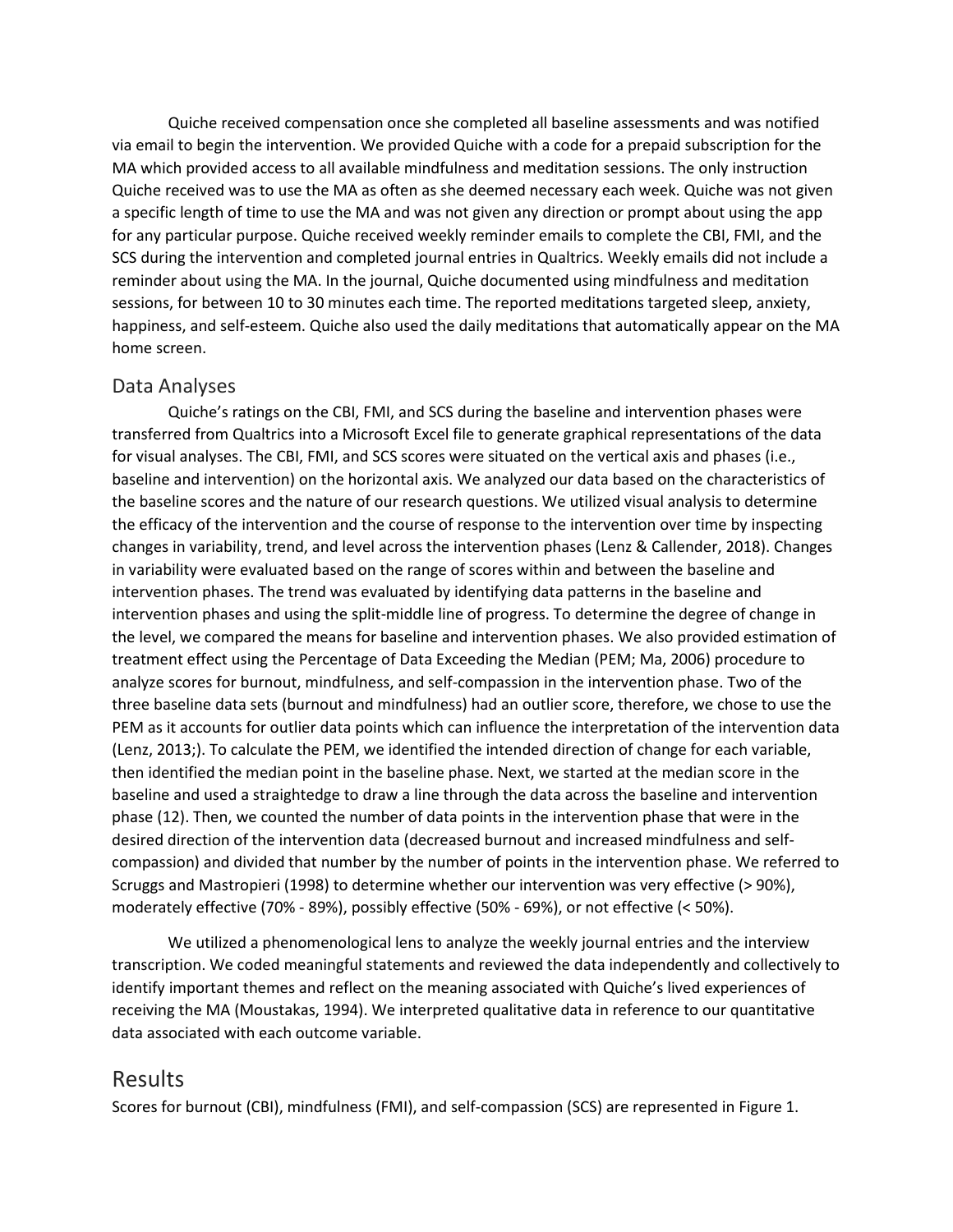#### Burnout

The baseline data revealed a mean of 45 on the CBI across 3 weeks of measurement. By contrast, the intervention data revealed a mean of 38 on the CBI across 12 weeks. The trend of the data indicated a slight downward slope for ratings on the CBI in the baseline, followed by a reduction and continued trend toward desired effect (decreased scores) once the MA was implemented. Evaluation of variability of data between the phases revealed a 17-point range of scores during the baseline as opposed to a 30-point degree of variation during the intervention phase. When evaluating the efficacy of the MA, the PEM estimate of treatment effect indicated that 58% of the data points in the intervention phase were not overlapped with the baseline median score (40) which suggests possible effectiveness. Taken together, these findings suggest that the average scores decreased between baseline and intervention, and the reported effect showed an immediate and significant reduction in scores between baseline and intervention. Quiche reframed her thoughts and practiced acceptance related to clients and her work. Quiche revealed: "Sometimes we help them [in treatment], sometimes we can't. All I can do is give them a chance...It helps to remember this [personal responsibility] is what I have control over...it [stress] adds up over the day but I can leave it after I'm done."

#### Mindfulness

The baseline data revealed a mean of 33 on the FMI across 3 weeks of measurement. By contrast, the intervention data revealed a mean of 41 on the FMI across 12 weeks. The trend of the data indicated a slight downward slope for ratings on the FMI in the baseline, followed by an increase and continued trend toward desired effect (increased scores) once the MA was implemented. Evaluation of variability of data between phases revealed a 14-point range of scores during the baseline as opposed to a 15 point degree of variation during the intervention phase. When evaluating the efficacy of the MA, the PEM estimate of treatment effect indicated that 83% of the data points in the intervention phase were not overlapped with the baseline median score (34) which suggests this intervention may have moderate effectiveness. Taken together, these findings suggest that the average scores increased between baseline and intervention, and the reported effect showed an immediate and significant increase in scores between baseline and intervention. The magnitude of treatment effect suggests a practically significant effect on the participant's experience of mindfulness across 12 weeks. Quiche developed the habits of noticing and awareness in the moment and shared:

"I think I am better at living in the moment than I was earlier this year. All the things [mindfulness] seem to be helping...I took a look at why was my anxiety so high. What had I stopped doing, what was bothering me, why was I unhappy. I have a lot more energy and I'm just, I'm calmer...And I'm more laid back about things too. I don't jump as fast, to okay I have all this to do, it's more like okay, what's next? You know, I don't think I really thought about it [mindfulness] before and thought about what the hell is being mindful? …it really is about being aware of your body and aware of what's going on and being aware of how you are breathing."

#### Self-Compassion

The baseline data revealed an average of 43 on the SCS across 3 weeks of measurement. By contrast, the intervention data revealed an average of 36 on the SCS across 12 weeks. The trend of the data indicated a stable slope for ratings on the SCS in the baseline, followed by an immediate reduction and curvilinear continued trend toward decreased scores once the MA was implemented. Evaluation of variability of data between the phases revealed a 1-point range of scores during the baseline as opposed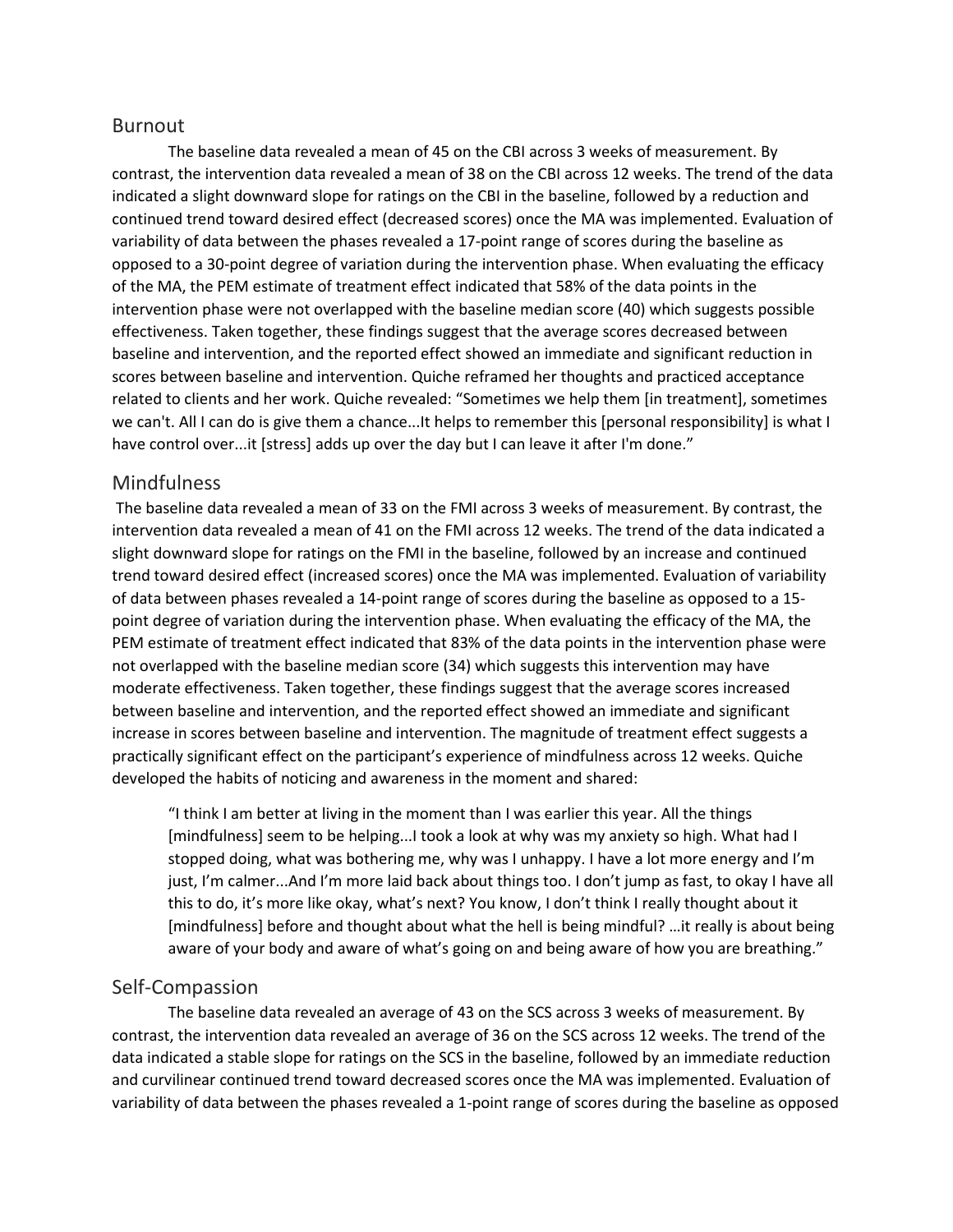to a 8-point degree of variation during the intervention phase. When evaluating the efficacy of the MA, the PEM estimate of treatment effect indicated that 0% of the data points in the intervention phase were not overlapped with the baseline median score (43) which suggests that this intervention may not be effective for increased self-compassion. Taken together, these findings suggest that the average scores decreased between baseline and intervention, and the reported effect was an immediate and significant reduction in scores between baseline and intervention. The PEM indicates that this intervention may not have had a practically significant effect for increased self-compassion. Quiche described her experience of self-compassion in relation to emotional and physical safety. Quiche shared: "I feel like I am pausing more to reset, and I have more space inside of me, if that makes sense... I can just take each day and enjoy it more...I'm working on pausing when anxiety hits, and asking myself: Look around the room, are you safe? Is there anything that can hurt you, and then relax, starting with my face and working down."

## **Discussion**

The results of our exploratory study provide some preliminary evidence about the efficacy of the MA as a mindfulness intervention for promoting desired change across one substance abuse counselor's perceived levels of burnout, mindfulness, and self-compassion. Results of this exploratory study demonstrated possible efficacy for burnout, moderate efficacy for mindfulness, and no efficacy for selfcompassion. The PEM scores varied for each outcome variable and is possibly related to the length of time for the intervention, the frequency of the intervention, and the personal characteristics of the participant.

The findings for burnout show a trend toward reduction in burnout symptoms with 12 weeks of using the MA. Although the PEM scores indicate possible efficacy, the significant reduction in the mean scores between baseline and intervention, Quiche's feedback in her journal and follow up interview suggest that using the MA decreased her level of burnout and improved the way she reframed her thoughts about clients to maintain or improve the therapeutic relationship. Despite the challenges of her work and the high levels of stress, Quiche developed the ability to improve attunement with herself and clients by being more introspective and aware of how she interacted with her clients as evidenced by her increased scores on the FMI, and the journal and interview responses. It is possible that the MA provided Quiche with an opportunity to release work stressors through the guided meditations. Our findings are similar to those of Bostock et al., (2018) and Schomaker and Ricard (2016) as they respectively found that listening to mindfulness meditation decreased distress and increased attunement in counseling relationships.

The mindfulness results show a trend toward increased levels of mindfulness across 12 weeks of using the MA. The PEM scores indicate that this mindfulness-based intervention was effective for increasing Quiche's level of mindfulness, and while there was a slight increase in the mean between baseline and intervention, her journal and follow up interview highlighted the internal and external changes she experienced as it relates to her perception of mindfulness. Quiche discovered that the intervention helped her better understand mindfulness and helped to reduce the severity of her anxiety. During her interview, and her self-report in the journal, Quiche shared she learned the ability to notice and name emotions and thoughts without judgment, the need to reduce unhelpful behaviors (overeating, not going to the gym, etc. which were the go-to habits in the past), and the ability to be more patient with herself and her clients. Our results were in line with Christopher and Maris' (2010) findings where they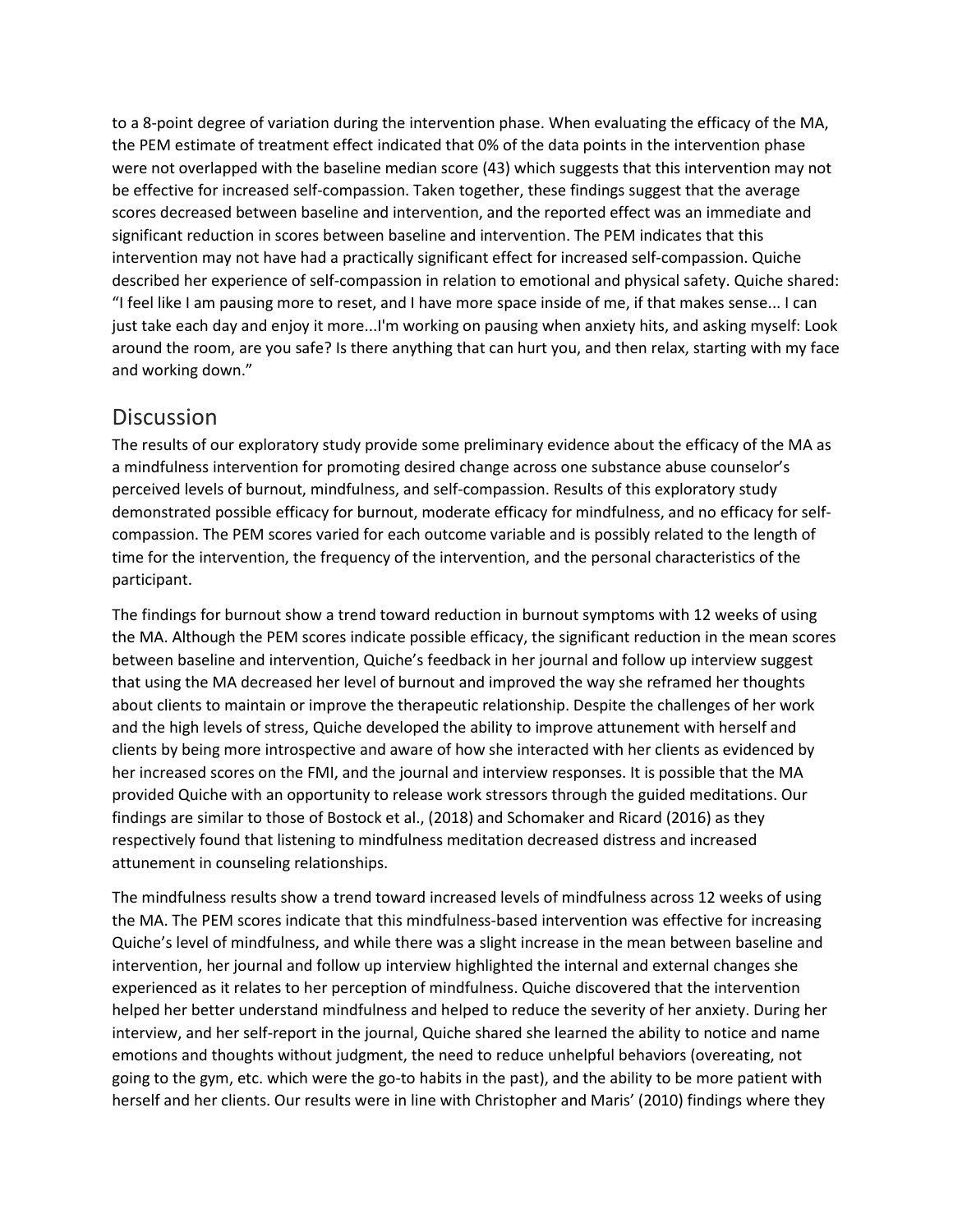discovered that a mindfulness-based intervention increased awareness of emotions and acknowledge suffering.

The data for self-compassion show a downward trend across 12 weeks of using the MA. The PEM score and reduction in the mean scores across baseline and intervention indicate that this mindfulness-based intervention was not effective for increasing levels of self-compassion for our participant. Based on the meditations she used in the MA, self-compassion may not have been a strong focus. Since Quiche reengaged in counseling during this study, another possibility is that she gained more insight and awareness of her thoughts and emotions while processing her anxiety with the counselor, and this possibly evoked some difficult or challenging perspectives which caused some dysregulation. Instead of focusing on what those thoughts or experiences were, the participant focused on her new ability to recognize and notice what was happening in the moment, without a desire to change. It is possible that if the prescribed time for using the app was increased, there would be more time to further establish efficacy as the participant may not have had sufficient dosage for change. This is consistent with Hildebrant et al., (2017) findings that three months of mindfulness practice was not enough to cause changes in self-compassion.

#### Recommendations for Counseling Professionals

We propose a few recommendations for counselors who work with persons diagnosed with a substance use disorder based on our findings. First, it may be important to integrate mindfulness into their professional and personal development to mitigate symptoms of burnout which may directly affect client outcomes. There is evidence to support the idea that when a counselor experiences increased self-care and improved wellbeing they may improve their counseling effectiveness (Lawson & Myers, 2011; Testa & Sangganjanavanich, 2016). Given the high rate of burnout among substance abuse counselors, when counselors take proactive measures, such as mindfulness, to lower symptoms of burnout and manage stress, they can be more engaged in behaviors that will support ethical care for clients. In addition, since duration of a mindfulness practice is a factor in creating change in selfcompassion (Hildebrant et al., 2017), we recommend that counselors who work with persons diagnosed with a substance use disorder cultivate a consistent and prolonged mindfulness practice individually or as part of a group. We also suggest documenting one's mindfulness practice through journaling, logs, or recordings for personal assessment of the factors that contribute to a satisfactory mindfulness practice. Documenting one's mindfulness practice may also be accompanied by monitoring other factors that may be affecting professional development or the client-counselor relationship (eg., mood).

It is our recommendation that counselors personalize their mindfulness and self-care experiences to meet their unique needs. Although this is the first study to our knowledge to explore the efficacy of the Calm © app as a mindfulness intervention with a substance abuse counselor, other researchers have supported the benefits of infusing mindfulness with counselors which may lead to better holistic outcomes for counseling professionals and their clients (Fulton & Cashwell, 2015; McGarrigle & Walsh, 2011; Testa & Sangganjanavanich, 2016; Vilardaga et al., 2011), and increased counselor self-awareness which results in increased awareness with clients (Schomaker & Ricard, 2016). Given the user-friendly nature of the MA, mindfulness interventions via mobile applications may provide an easily accessible and convenient alternative intervention for burnout and distress among counselors (Bostock et al., 2018).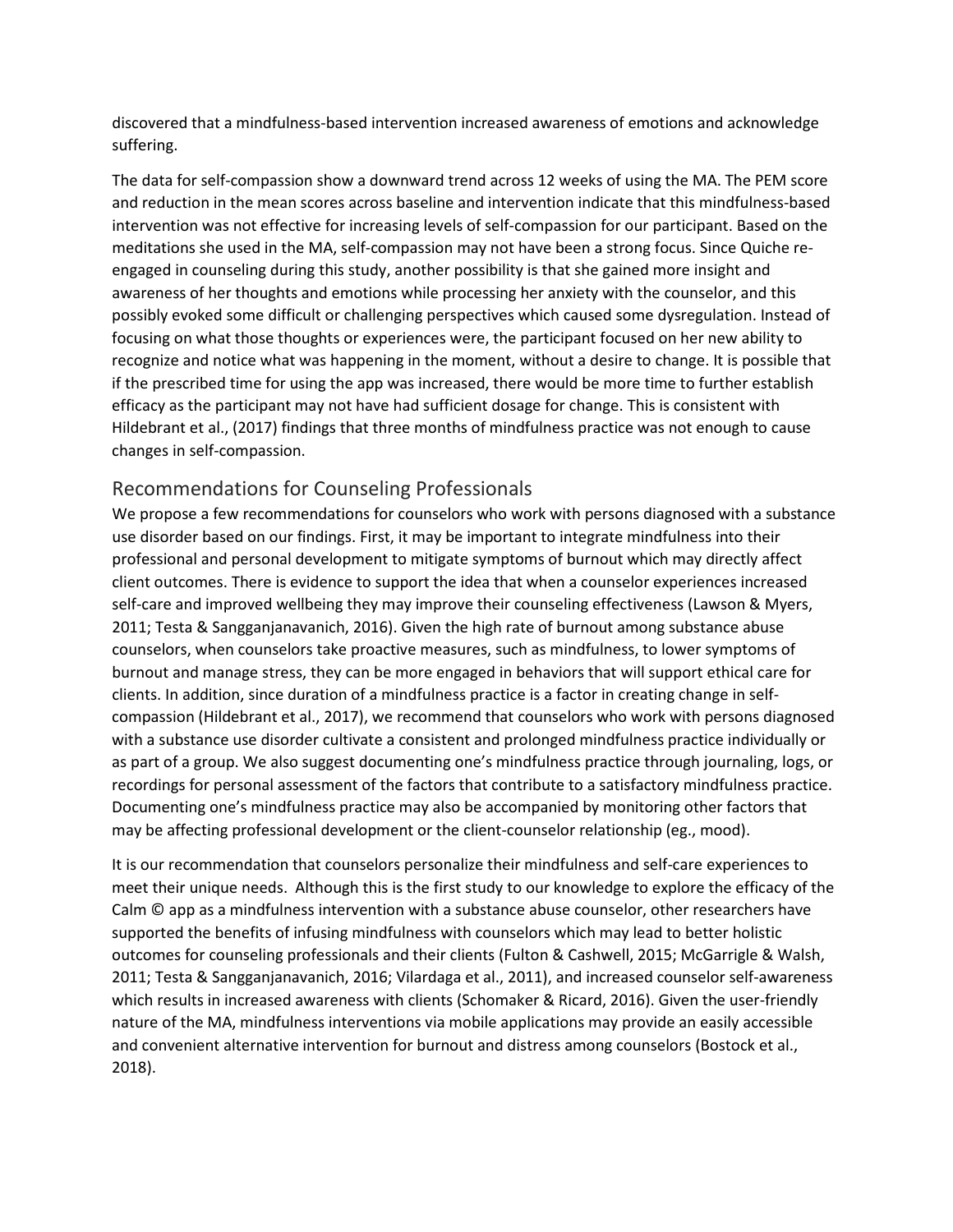#### Limitations and Recommendations for Future Research

Our exploratory findings provide some promising evidence for the use of the MA as a mindfulness intervention; however, there are some noteworthy limitations of this study related to the baseline instability, participants withdrawal, dose of the intervention, personalization of a mindfulness plan, use of the app, and the use of self-report. While three weeks of baseline data may be sufficient, the scores were unstable when we implemented the intervention as we decided to implement the intervention at week four due to Quiche's self-reported distress. Although Quiche reported distress she was not in imminent harm or danger, therefore, we encourage future researchers to continue collecting baseline data until there is stability to obtain more descriptive and predictive information about the level of baseline distress. We started this study with three participants and due to dropout, we ended with one participant. Although SCRDs allow for small sample sizes, including one participant or case, we acknowledge that these results are exploratory and cannot be generalized to the population of SACs.

We implemented a 12-week intervention where the participant was not prescribed a specific length of time to utilize the app or how many sittings to complete per week. It may be beneficial for future researchers to either specify a duration of time for using the MA each time (eg., use for at least 10 mins) or get documentation of the length of time spent on each feature used in the MA. Future researchers might consider extending the length of the intervention to understand the course of response over a longer dose of the intervention. While we share our exploratory findings, we are also tentative about the interpretation of the results given the 3-week baseline with unstable data. However, we encourage future researchers to consider more complex evaluations of the MA and apply different research designs such as a multiple baseline or replication designs.

Since we did not specify which intervention the participant should use, and instead allowed her to choose from any mindfulness activity on the MA, we are unable to identify exactly which aspect of the intervention was more effective for this participant in relation to scores for burnout, mindfulness, and self-compassion. Future researchers may choose to specify activities in order to determine which activities correlate with each outcome measure. Additionally, the participant can complete a weekly log to list the mindfulness activities completed each week. It may be beneficial to provide a drop-down menu or a checklist of activities. Future researchers are encouraged to identify either specific aspects of the app or allow the participant to personalize the intervention by developing a plan to target specific behavioral tasks to monitor during the intervention phase that is aligned with the outcome variables. Future researchers may also want to parse out the effects of journaling as an intervention when used with mindfulness or within SCRDs.

Our participant documented self-reported scores across the baseline and intervention phase which may increase the chances of social desirability. In our study, we did not ask the participant for her definitions of burnout, mindfulness, or self-compassion and we did not provide definitions of each. It may be beneficial for future researchers to consider having an operational definition of variables to provide more clarity to participants. In addition, we only assessed the psychological changes in the participant, thus omitting other factors which may have affected the participant's levels of burnout and self-compassion. We recommend future researchers to investigate other factors such as client outcomes in treatment or working alliance. We also recommend future researchers to use instruments that are specifically designed to be repeated weekly.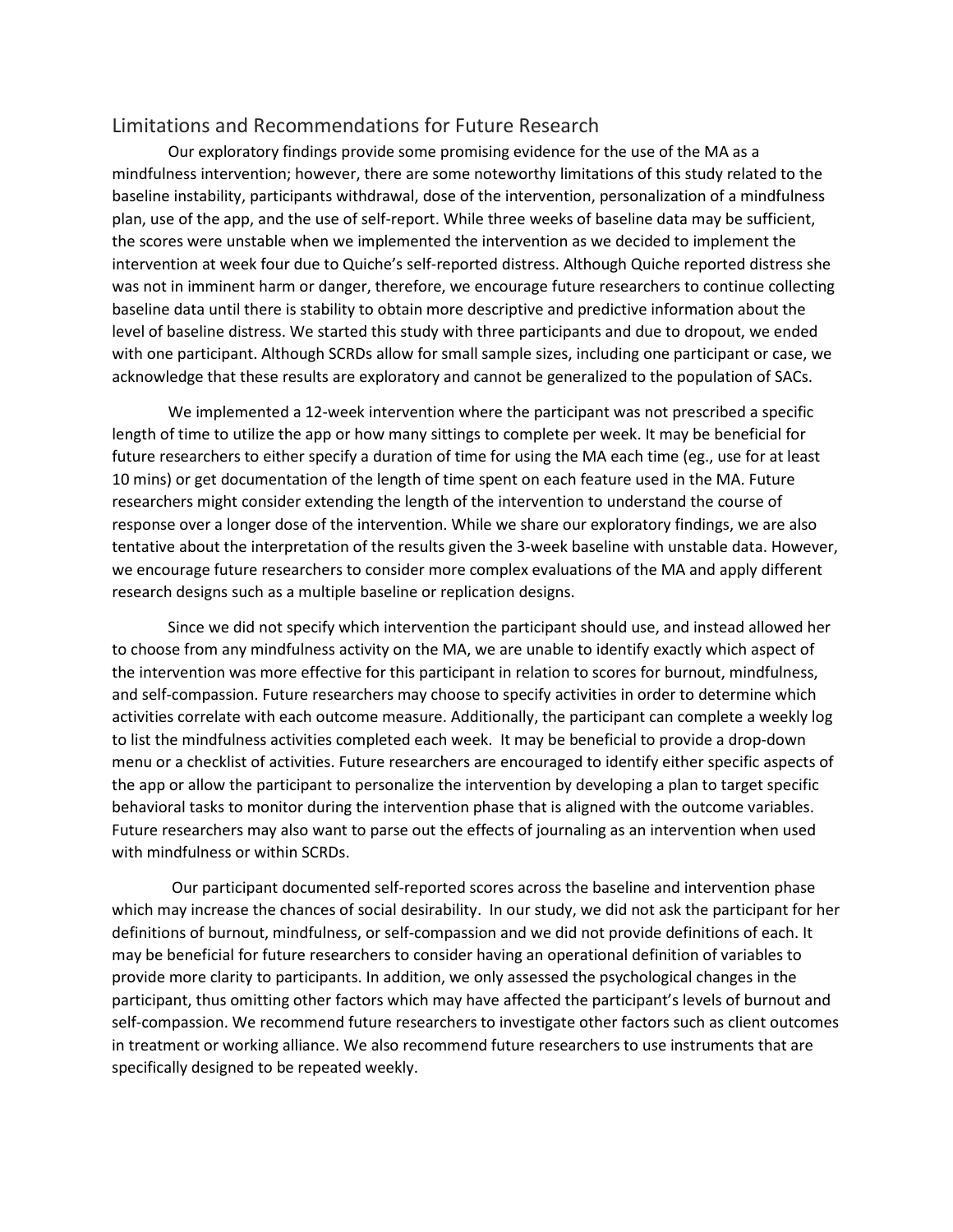## **Conclusions**

Mindfulness based interventions may be helpful in reducing symptoms of burnout and increasing levels of mindfulness, especially for counseling professionals who work with high risk clients in a high stress environment. While there is some evidence of the effectiveness of mindfulness-based interventions among counseling professionals, there are limited studies exploring mindfulness-based intervention among substance abuse counselors who may experience more stressful working environments than other counselor professionals. Furthermore, to our knowledge, this is the first study to use the Calm© app as a mindfulness intervention with a SAC. Although our results are promising for the use of this intervention to possibly mitigate unhelpful behaviors that may disrupt career sustaining behaviors, there is a need for further empirical investigation.

## References

- Baldwin-White, A. (2016). Psychological distress and substance abuse counselors: An exploratory pilot study of multiple dimensions of burnout. *Journal of Substance Use, 21*, 29-34. https://doi.org/10.3109/14659891.2014.949316
- Bostock, S., Crosswell, A. D., Prather, A. A., & Steptoe, A. (2018, May 3). Mindfulness On-The-Go: Effects of a Mindfulness Meditation App on work stress and well-being. *Journal of Occupational Health Psychology*, *24*, 127-138. https://doi.org/10.1037/ocp0000118
- Broome, K. M., Knight, D. K., Edwards, J. R., & Flynn, P. M. (2009). Leadership, burnout, and job satisfaction in outpatient drug-free treatment programs. *Journal of Substance Abuse Treatment, 37*, 160–170. https://doi.org/10.1016/j.jsat.2008.12.002
- Christopher, J. C., & Maris, J. A. (2010). Integrating mindfulness as self-care into counseling and psychotherapy training. *Counseling and Psychotherapy Research, 10*, 114-125.
- Evans, S., Wyka, K., Thorpe Blaha, K., Allen, E. S. (2018). Self-compassion mediates improvement in wellbeing in a mindfulness-based stress reduction program in a community-based sample. *Mindfulness, 9*, 1280-1287. https://doi.org/10.1007/s12671-017-0872-1
- Fulton, C. L., & Cashwell, C. S. (2015). Mindfulness-based awareness and compassion: Predictors of counselor empathy and anxiety. *Counselor Education and Supervision, 54*, 122-133.
- Harker, R., Pidgeon, A. M., Klaassen, F., & King, S. (2016). Exploring resilience and mindfulness as preventative factors for psychological distress burnout and secondary traumatic stress among human service professionals. *Work*, *54*, 631–637. https://doi.org/10.3233/WOR-162311
- Hildebrandt, L. K., McCall, C., & Singer, T. (2017). Differential effects of attention, compassion, and sociocognitively based mental practices on self-reports of mindfulness and compassion. *Mindfulness, 8*, 1488-1512.
- Huberty, J., Green, J., Glissmann, C., Larkey, L., Puzia, M., & Lee, C. (2019). Efficacy of the Mindfulness meditation mobile app 'Calm" to reduce stress among college students: Randomized controlled trail. *JMIR Mhealth and Uhealth, 7*(6):e14273.https://doi.org/10.2196/14273
- Kabat-Zinn, J. (1994). *Wherever you go, there you are: Mindfulness meditation in everyday life.* New York, NY: MJF Books.
- Kazdin, A. E. (2011). *Single-case research designs: Methods for clinical and applied settings*. (2nd ed.). New York, NY: Oxford University Press.
- Kristensen, T. S., Borritz, M., Villadsen, E., & Christensen, K. B. (2005). The Copenhagen Burnout Inventory: A new tool for the assessment of burnout. *Work & Stress*, *19*, 192-207.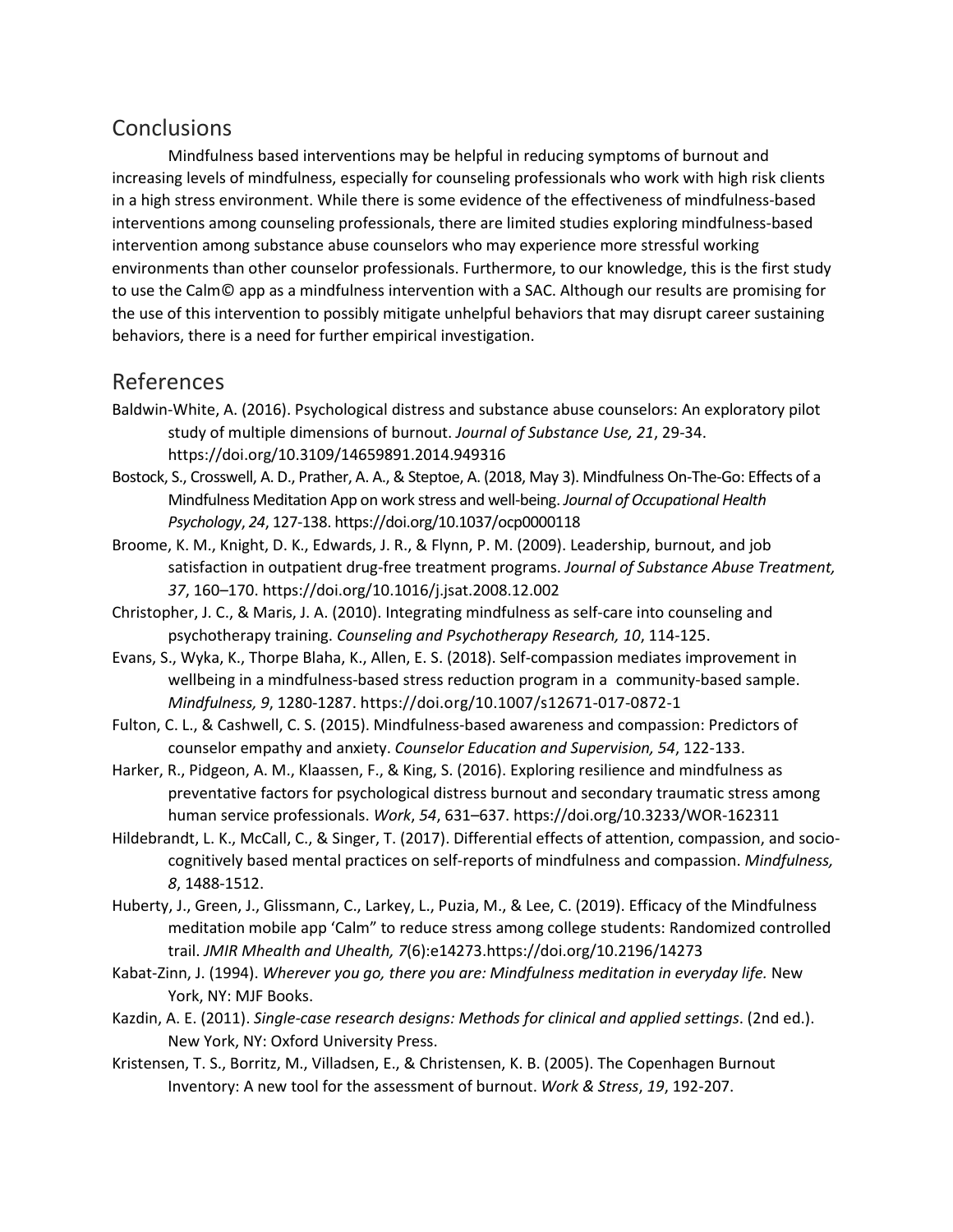- Lawson, G., & Myers, J. E. (2011). Wellness, professional quality of life, and career-sustaining behaviors: What keeps us well? *Journal of Counseling and Development, 89*, 163-171.
- Lenz, A. S. (2013). Calculating effect size in single-case research: A comparison of nonoverlap methods. *Measurement and Evaluation in Counseling and Development, 46*, 64-73. https://doi.org/10.1177/0748175612456401
- Lenz, A. S., & Callender, K. (2018). Single-case research design. In C. A. Morris and K. L. Wester (Eds.), *Making Research Relevant: Applied Research Designs for the Mental Health Practitioner* (81-94). New York, NY: Taylor and Francis.
- Lianekhammy, J., Miller, J. J., Lee, J., Pope, N., Barnhart, S., & Grise-Owens, E. (2018). Exploring the selfcompassion of health-care social workers: How do they fare? *Social Work in Health Care, 57*, 563-580. https://doi.org/10.1080/00981389.2018.1471017
- Lloyd, J., Muers, J., Patterson, T. G., & Marczak, M. (2018). Self-compassion, coping strategies, and caregiver burden in caregivers of people with dementia. *Clinical Gerontologist, 42*, 47-59. <https://doi.org/10.1080/07317115.2018.1461162>
- Luken, M., & Sammons, A. (2016). Systematic review of mindfulness practice for reducing job burnout. *The American Journal of Occupational Therapy, 70*, 7002250020p1-7002250020p10. https://doi.org/10.5014/ajot.2016.016956
- Ma, H-H. (2006). An alternative method for quantitative synthesis of single-subject researches: Percentage of data points exceeding the median. *Behavior Modification, 30*, 598-617.
- Maslin, J., Graham, H., Cawley, M., Copello, A., Birchwood, M., Georgiou, G., Mcgovern, D., Mueser, K., & Orford, J. (2001). Combined severe mental illness and substance use problems: What are the training and support needs of staff working with this client group? *Journal of Mental Health, 10*, 131–140.
- Meany-Walen, K. K., Davis-George, D., & Lindo, N. A. (2016). The impact of wellness-focused supervision on mental health counseling practicum students. *Journal of Counseling and Development, 94*, 464-472. https://doi.org/10.1002/jcad.12105
- McGarrigle, T., & Walsh, C. A. (2011). Mindfulness, self-care and wellness in social work: Effects of contemplative training. *Journal of Religion & Spirituality in Social Work, 30*, 212-233. http://doi.org/10.1080/15426432.2011.587384
- Moustakas, C. (1994). *Phenomenological research methods*. Thousand Oaks, CA: SAGE Publications.
- Neff, K. D. (2003). Development and validation of a scale to measure self-compassion. *Self and Identity, 2, 223-250.*
- Neff, K. D., & Dahm, K. A. (2014). Self-Compassion: What it is, what it does, and how it relates to mindfulness. In M. Robinson, B. Meier & B. Ostafin (Eds.) *Mindfulness and Self-Regulation* (121- 140). New York, NY: Springer.
- Raab, K. (2014). Mindfulness, self-compassion, and empathy among health care professionals: A review of the literature. *Journal of Health Care Chaplain, 20*, 95-108. https://doi.org/10.1080/08854726.2014.913876
- Schomaker, S., & Ricard, R. (2016). Effect of a mindfulness-based intervention on counselor-client attunement. *Journal of Counseling and Development, 93*, 491-498. https://doi.org/10.1002/jcad.12047
- Schutte, N., & Malouff, J. & (2011). Emotional intelligence mediates the relationship between mindfulness and subjective well-being. *Journal of Personality and Individual Differences, 50*, 1116-1119. https://doi.org/10.1016/j.paid.2011.01.037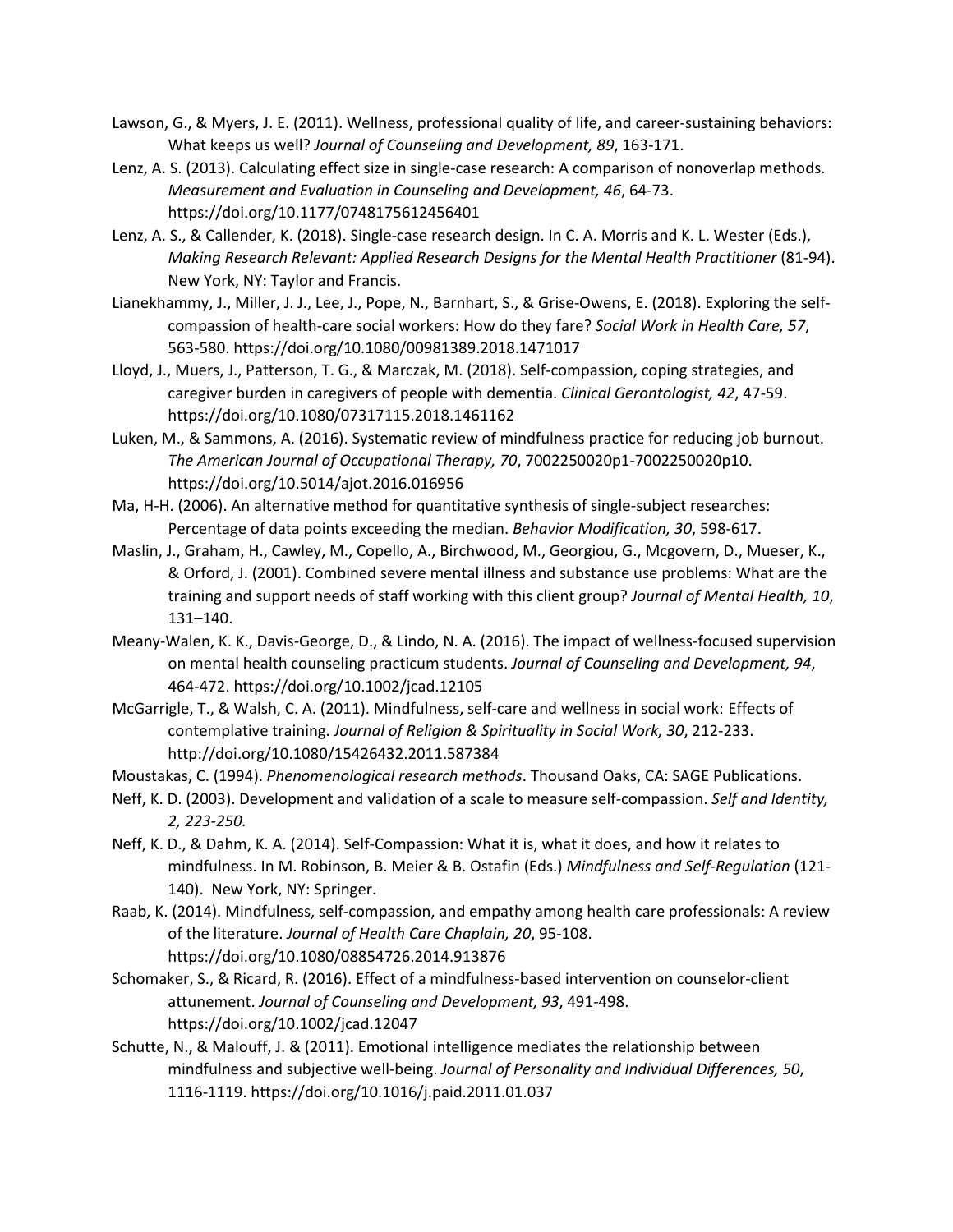- Scruggs, T. E., & Mastropieri, M. A., (1998). Summarizing single subject research: Issues and applications. *Behavior Modification, 22*, 221–242.
- Sirois, F. M., Bögels, S., & Emerson, L.-M. (2018). Self-compassion improves parental well-being in response to challenging parenting events. *The Journal of Psychology: Interdisciplinary and Applied*. Online publication. https://doi.org/10.1080/00223980.2018.1523123
- Testa, D., & Sangganjanavanich, V. F. (2016). Contribution of Mindfulness and Emotional Intelligence to Burnout among Counseling Interns. *Counselor Education and Supervision*, *55*, 95–108.
- Vilardaga, R., Luoma, J. B., Hayes, S. C., Pistorello, J., Levin, M. E., Hildebrandt, M. J., … Bond, F. (2011). Burnout among the addiction counseling workforce: The differential roles of mindfulness and values-based processes and work-site factors. *Journal of Substance Abuse Treatment, 40*, 323– [.](https://0-doi-org.libus.csd.mu.edu/10.1016/j.jsat.2010.11.015) [https://doi.org/10.1016/j.jsat.2010.11.015](https://dx.doi.org/10.1016/j.jsat.2010.11.015)
- Walach, H., Buchheld, N., Buttenmuller, V., Kleinknecht, N., Schmidt, S. (2006). Measuring Mindfulness-- The Freiburg Mindfulness Inventory (FMI). *Personality and Individual Differences, 40*, 1543-1555.





Burnout

Mindfulness